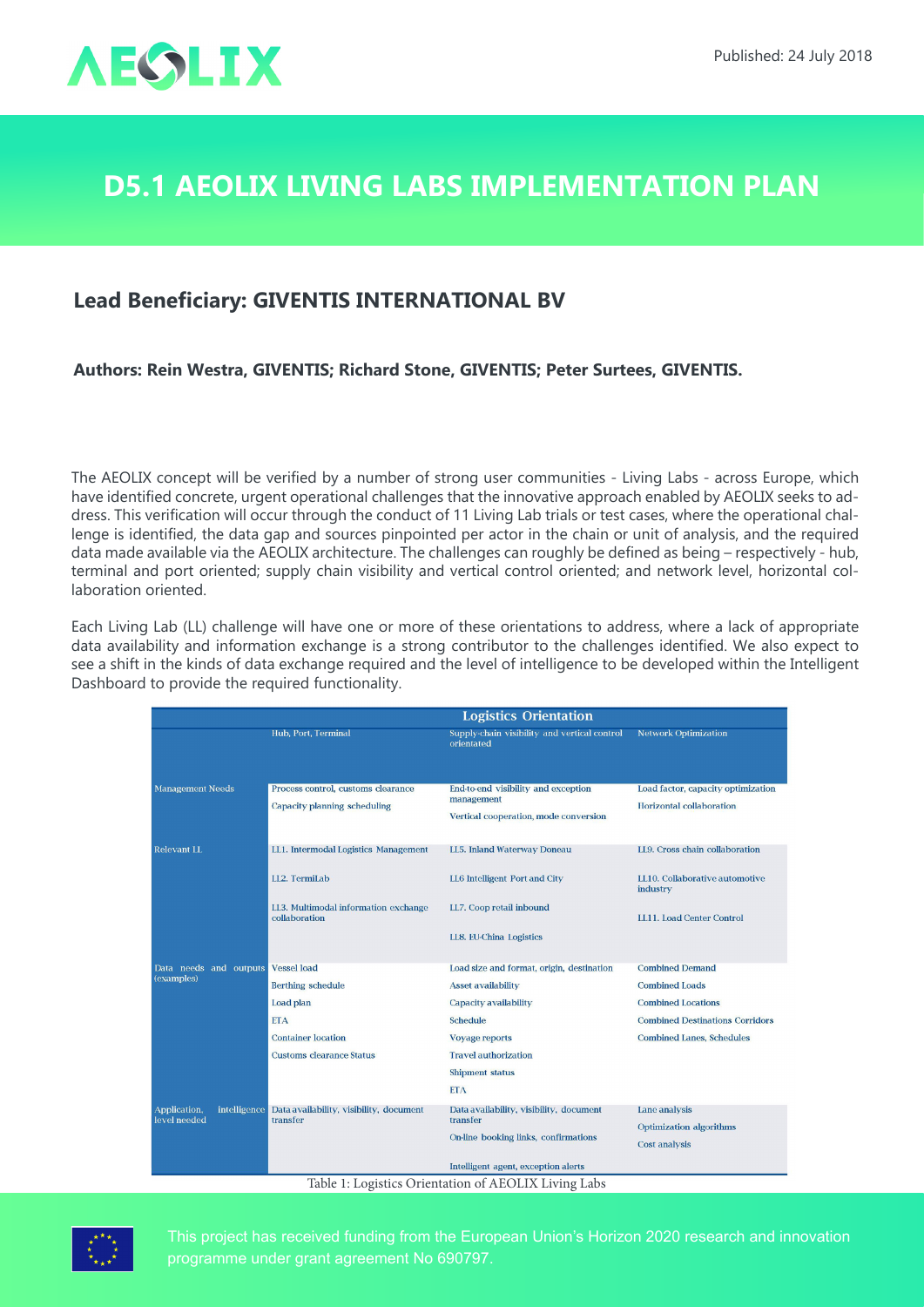

## **D5.1 AEOLIX Living Labs Implementation Plan**

In the implementation phase, it is foreseen that the application of the AEOLIX concept begins with the LLs oriented around hubs, ports and terminals, where the partners are physically close to each other and can confer intensively regarding the operational issues and information gaps to be addressed across multiple players. The sequencing of LLs to be supported progresses then to supply chain visibility and vertical control challenges, and lastly to the network level horizontal collaboration.

The AEOLIX Living Lab Coordination Plan (Deliverable 1.4) seeks to ensure the controlled and consistent implementation of the Living Labs work package (WP) 5 (AEOLIX Verification with Living Labs) so as to obtain understandable and replicable results across the Project.





This project has received funding from the European Union's Horizon 2020 research and innovation programme under grant agreement No 690797.